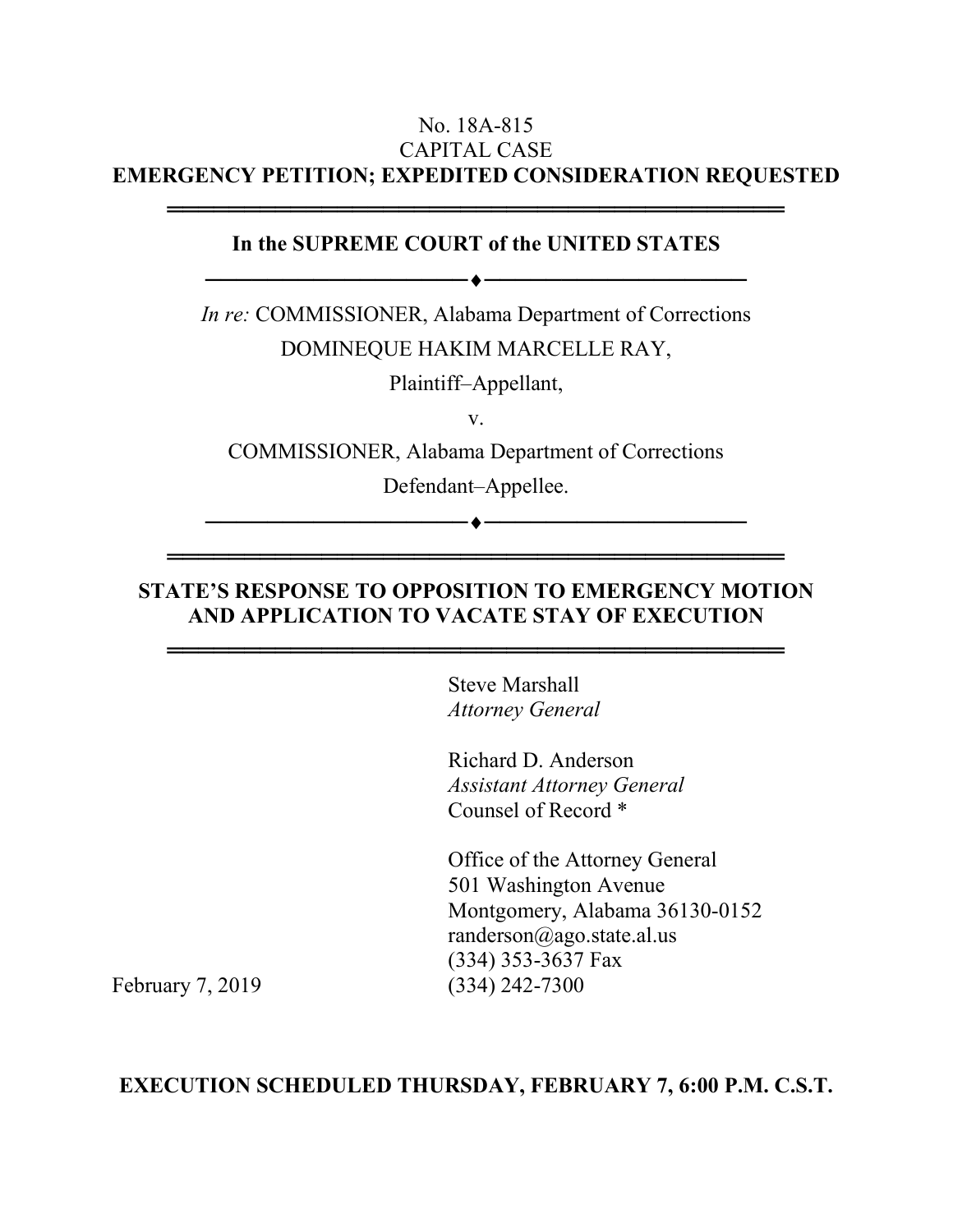Counsel for Domineque Ray having filed their opposition to the State's emergency motion and application to vacate the Eleventh Circuit's stay of Ray's execution, currently scheduled for 6 p.m. this evening, the State offers a brief response.

# **I. The affidavit of Jefferson S. Dunn should be considered as a matter of equity.**

 Ray argues that the affidavit of Commissioner Jefferson S. Dunn should not be considered by this Court in evaluating the State's motion to lift the stay of execution imposed by the Eleventh Circuit Court of Appeals.<sup>1</sup> But as the State explained in its initial motion and explains further below, the Eleventh Circuit's lastminute stay should be vacated, regardless whether this Court also considers Commissioner Dunn's affidavit. Ray never satisfied his initial burden as to Claims 1 and 2 of his petition, which were that RLIUPA required the State to (1) exclude the Holman chaplain (an ADOC employee) from the execution chamber and (2) allow Ray to bring his own non-ADOC-employee spiritual adviser into the execution chamber. And Ray's third claim—that the Establishment Clause requires the State to exclude the Holman chaplain from the execution chamber—was mooted before the Eleventh Circuit ever granted its stay because the State has agreed to exclude the Holman chaplain from the execution chamber.

<sup>1.</sup> Opposition to State's Emergency Motion at 2–3.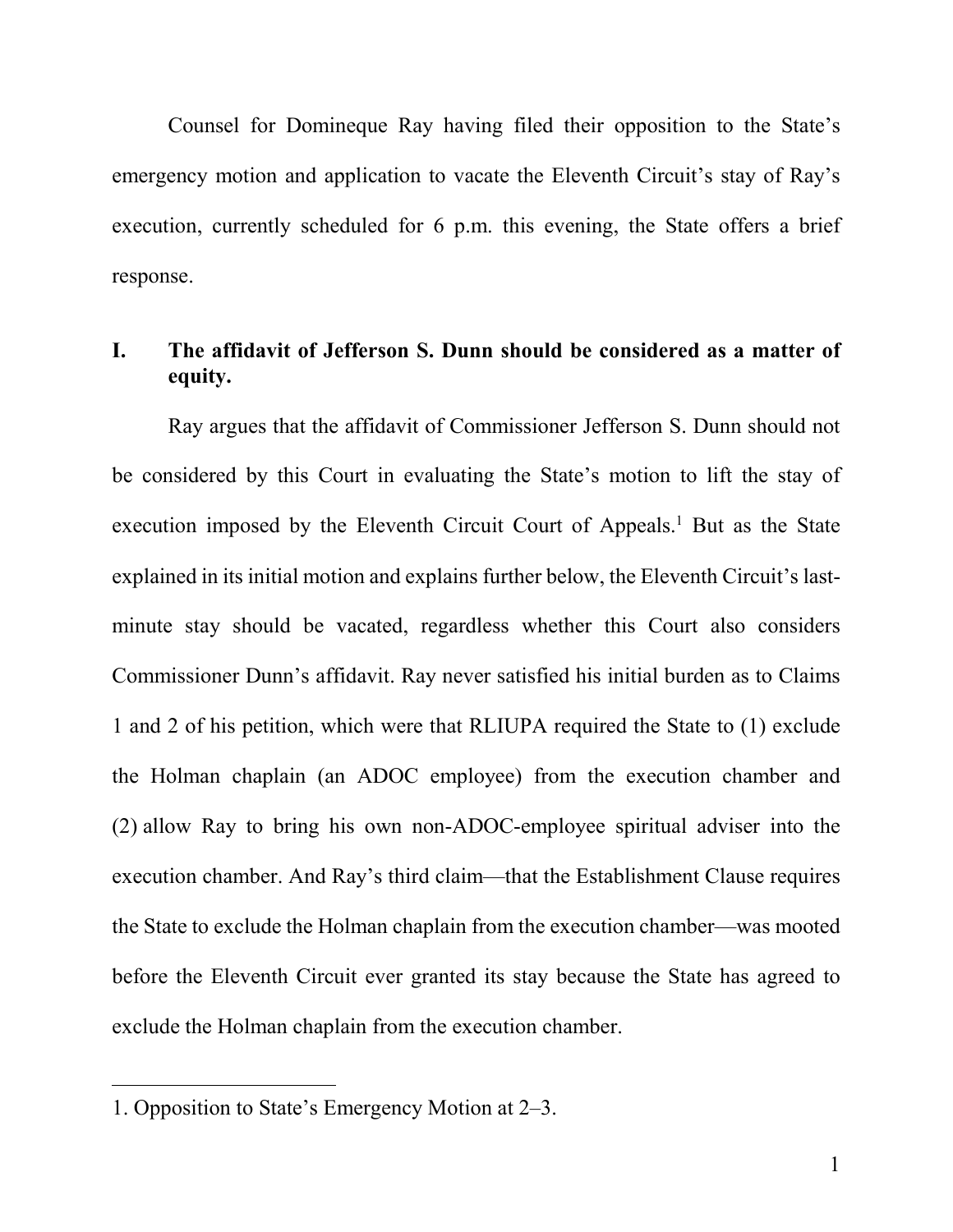In any event, the Court has the discretion and should consider Commissioner Dunn's affidavit. Stays of execution are matters of equity, and as shown in the State's motion, the Eleventh Circuit improperly held the State to an evidentiary burden not imposed on the Petitioner when it determined that Ray was "substantially likely to succeed on the merits" of his claims. As argued in the State's motion, the State's inability to offer the full evidentiary basis for its compelling governmental interests in maintaining the safety and security of execution proceedings was dictated by Ray's delay raising what is, in effect, a challenge to the procedures surrounding his execution.

 Further, because this Court is making an equitable determination when evaluating the propriety of the stay imposed by the Eleventh Circuit and the State's motion to lift that stay, it is not improper for this Court to consider the certain fact that had Ray's action been brought in a timely manner, the State would have been able to offer substantial evidence supporting the necessity of strictly regulating access to the one place in Holman Prison where the State's most solemn, serious, and sensitive duties are carried out. During the initial motions hearing in district court, held less than seventy-two hours after the State received service of Ray's RLUIPA action, the district court noted the "strong equitable presumption that arises when you wait to raise a substantial issue in an execution case that cannot be resolved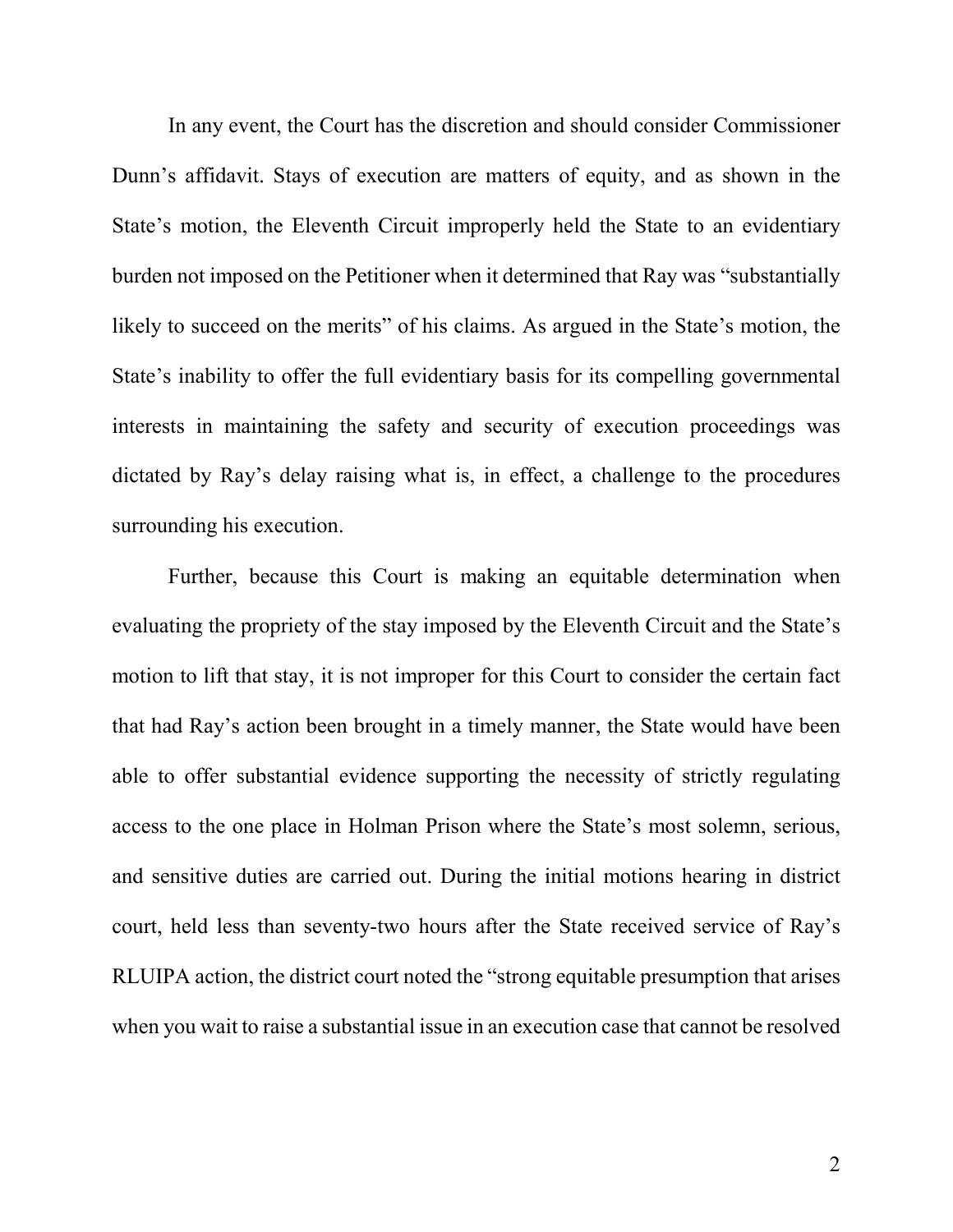without a full hearing prior to the execution."<sup>2</sup> Ray's late filing deprived the State of a reasonable opportunity to present the district court with the present affidavit just as it deprived the State of a reasonable opportunity for "a full hearing and a full trial."<sup>3</sup> In weighing the equities in this matter, there is no impropriety in this Court considering the affidavit, if not for its substance then for the purpose of determining whether the State would have been able to offer the requisite evidentiary support absent the urgency created by Ray's delay in bringing this action.

Moreover, to the extent that Ray relies on *Cullen v. Pinholster*<sup>4</sup> for the proposition that this Court should not consider the State's affidavit, his reliance is misplaced. In *Cullen*, this Court was reviewing a state court's merits determination; pursuant to AEDPA and this Court's precedent, review "under § 2254(d)(1) focuses on what a state court knew and did."<sup>5</sup> Thus, in *Cullen*, it made perfect sense to restrict the federal court's review to matters that were placed before the state courts. But that is not the case here. Here, this Court is called on to review not a finding of fact by a state court, but rather an equitable determination by a federal court. Moreover, in granting equitable relief in the present case, the Eleventh Circuit improperly held the State to an evidentiary standard that it did not apply to Ray. Finally, Ray's RLUIPA

<sup>2.</sup> Hearing Transcript at 8, Ray v. Dunn, 2:19-cv-00088-WKW-CSC (M.D. Ala. Jan. 31, 2019).

<sup>3.</sup> *Id.* at 21.

<sup>4. 563</sup> U.S. 170, 182 (2011).

<sup>5.</sup> *Id.*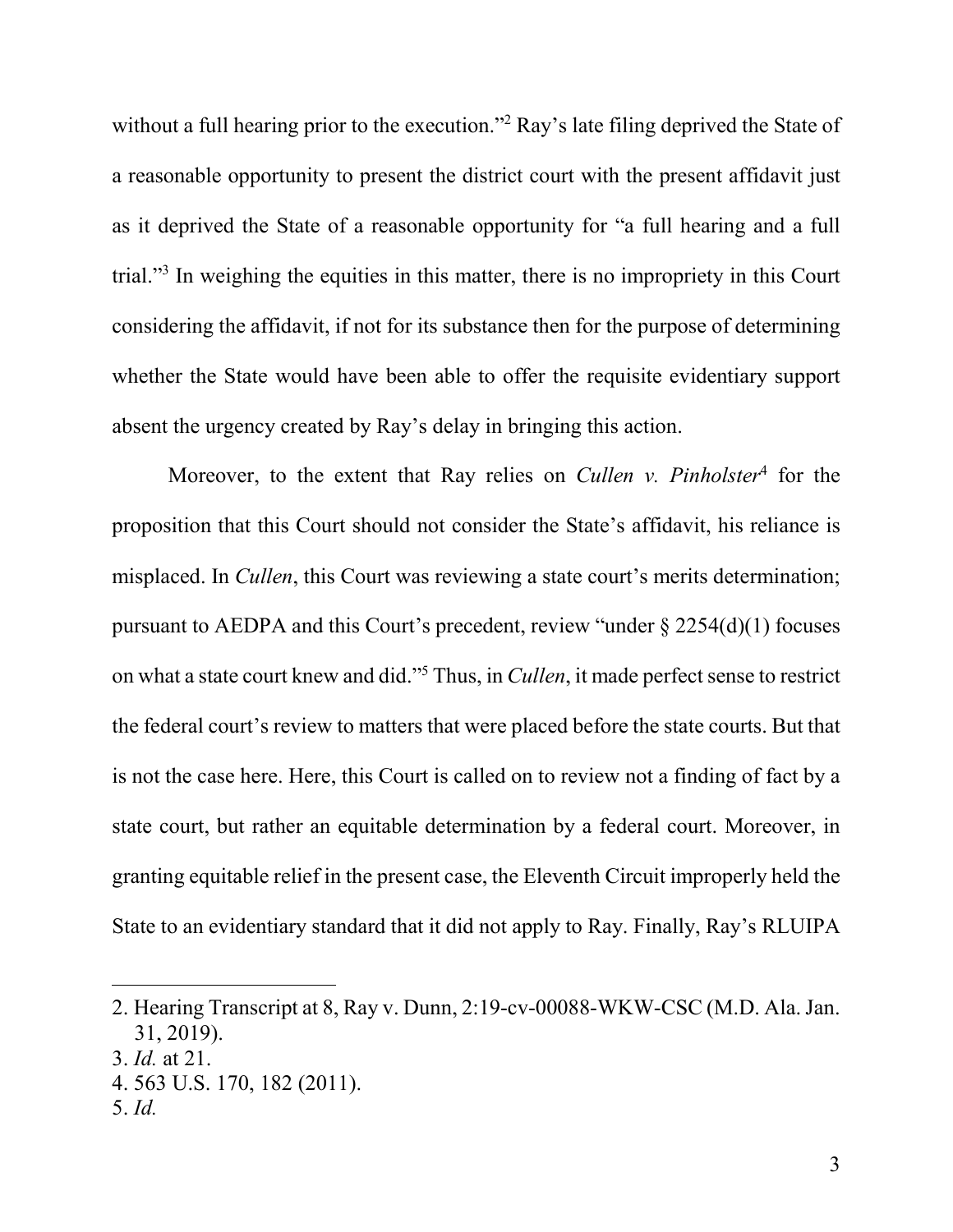action was delayed until the last moment, impairing the State's ability to respond with an affidavit, or any other evidentiary showing, in district court. This Court has condemned "last-minute attempts to manipulate the judicial process" and held that "[a] court may consider the last-minute nature of an application to stay execution in deciding whether to grant equitable relief."<sup>6</sup> Under the present circumstances, this Court's consideration of the State's affidavit, if only as an indication of what the State would have been able to show in district court absent the eleventh-hour nature of this action, is not improper.

#### **II. The Eleventh Circuit improperly shifted the burden to the State.**

 Ray fails to address the State's argument that the Eleventh Circuit improperly shifted the burdens in this matter. Pursuant to RLUIPA, Ray's initial burden was to demonstrate that the ADOC's policy of restricting access to the execution chamber resulted in a "substantial burden" on his religious exercise. In the district court, Ray offered nothing beyond mere assertions that this was so. Perhaps more importantly, the Eleventh Circuit also shifted Ray's burden onto the State by effectively requiring the State to show that it was substantially likely to succeed on the merits of Ray's RLUIPA claim. Instead of holding Ray to his burden, the Eleventh Circuit mistakenly applied the State's burden to disprove a substantive claim at an

<sup>6.</sup> *Gomez v. U.S. Dist. Ct. for N. Dist. of Cal.*, 503 U.S. 653, 654 (1992).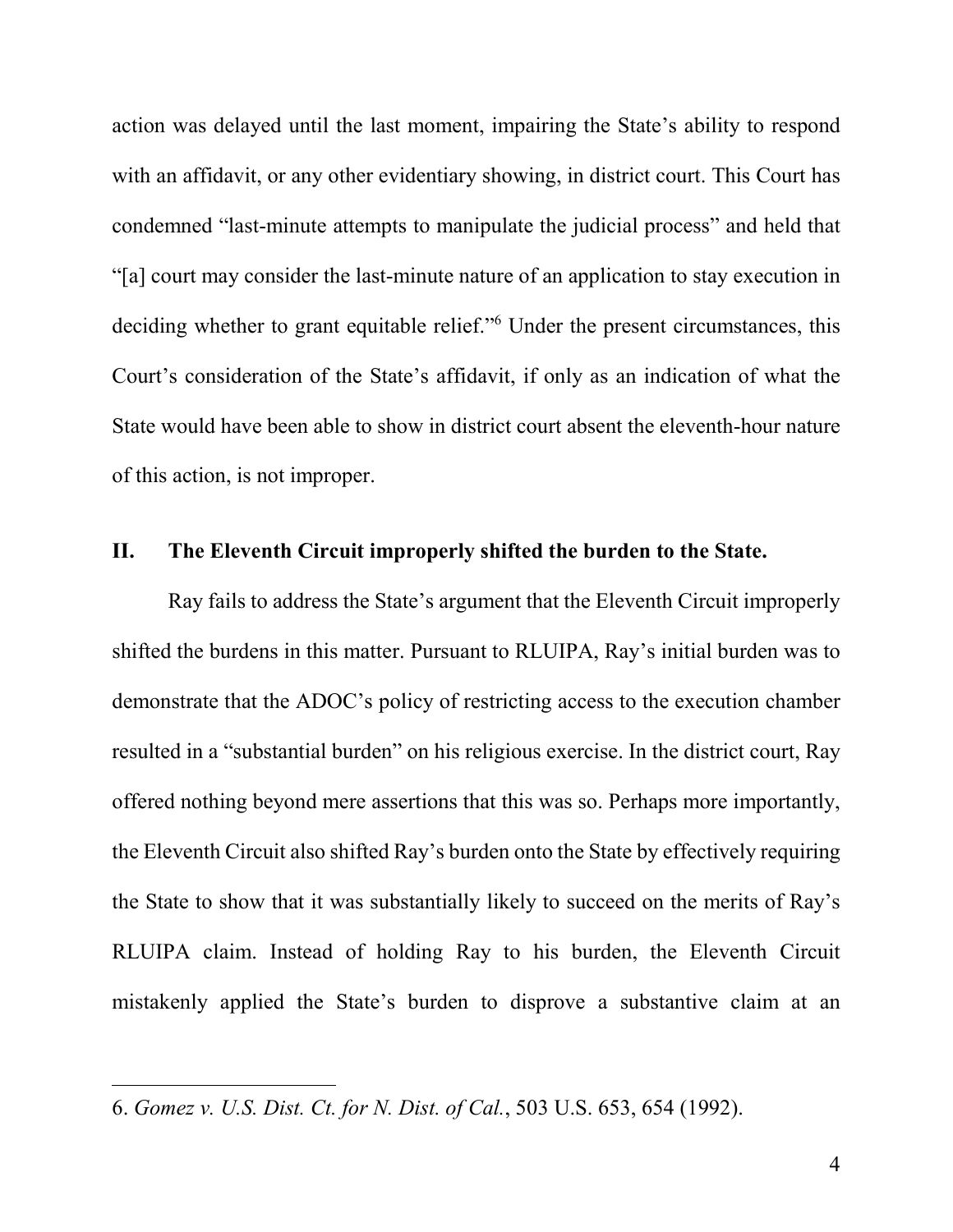evidentiary hearing and granted the stay because "Alabama has presented us with nothing in support of its claims."<sup>7</sup> But when considering the stay request, it was **Ray** who had the burden of demonstrating a substantial likelihood of success, not the State. The district court, on the other hand, properly held that to obtain a stay of execution, Ray had to establish a substantial likelihood that he would prevail on the merits. Ray also failed in this regard because he did not show that it was substantially likely that the State could not justify its policies.

 Nonetheless, in granting Ray's motion to stay, the Eleventh Circuit waived Ray's threshold burden, noting merely that it "need not decide" whether Ray's assertions were sufficient. The Court then proceeded to grant Ray the requested equitable relief **because the State also relied on assertions** in responding to Ray's eleventh-hour RLUIPA action**.** Thus, the Eleventh Circuit relieved Ray of his **threshold** burden under RLUIPA but held the State to its **responsive** burden. This impermissible burden shifting was an abuse of the Eleventh Circuit's discretion. As the district court properly held, Ray failed to sustain his burden of proving a substantial likelihood of success on the merits of his RLUIPA claim. This Court should therefore grant the State's motion to vacate the stay entered by the Eleventh Circuit.

<sup>7.</sup> *Ray v. Comm'r*, No. 19-10405, at 18, 22 (11th Cir. Feb. 6, 2019).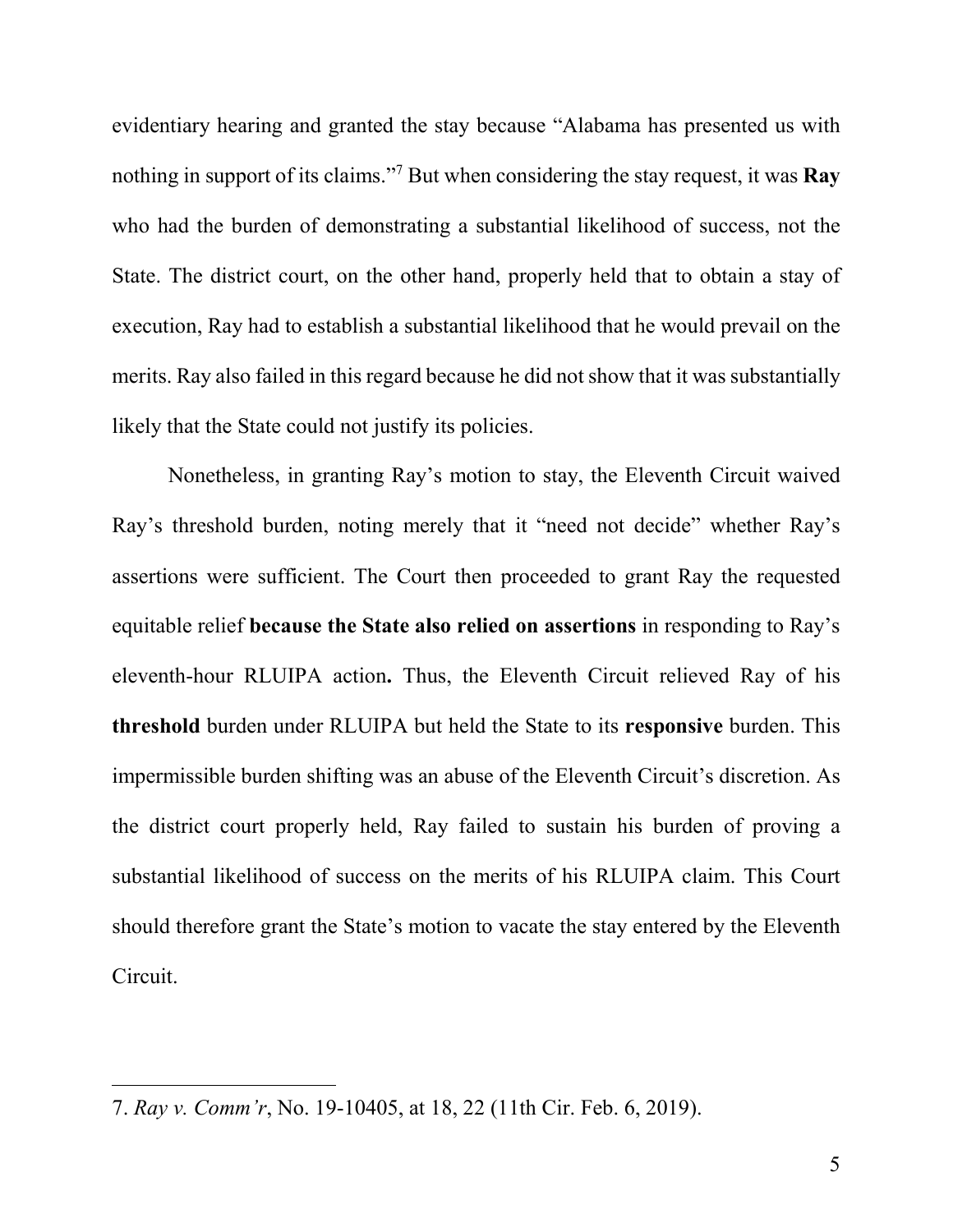**III. The Holman chaplain will not be present in the execution chamber during Ray's execution, and Ray has received a Qur'an.** 

 Ray draws this Court's attention to language inadvertently included in the State's original motion due to a scrivener's error and removed in the amended motion concerning whether the chaplain of Holman Correctional Facility will be present during his execution.<sup>8</sup> The removed language is *not* the position of the Alabama Department of Corrections, which is why the State filed an amended motion. There has been no change to the ADOC's policy. As the ADOC made plain in the district court, however, because of Ray's religious beliefs, the ADOC has agreed to exclude the chaplain from the execution chamber for Ray's execution.

 Ray also mentions a motion filed late last night regarding the ADOC's alleged refusal to allow him to have a copy of the Qur'an in his holding cell.<sup>9</sup> It is the State's understanding that a copy of the Qur'an was available to Ray—who, incidentally, had been permitted to bring his prayer mat into the holding cell—but that Ray had not requested the Qur'an. Instead, he filed a motion, which was quickly resolved this morning. The motion has since been withdrawn.

<sup>8.</sup> Opposition to State's Emergency Motion at 9.

<sup>9.</sup> *Id.* at 9–10.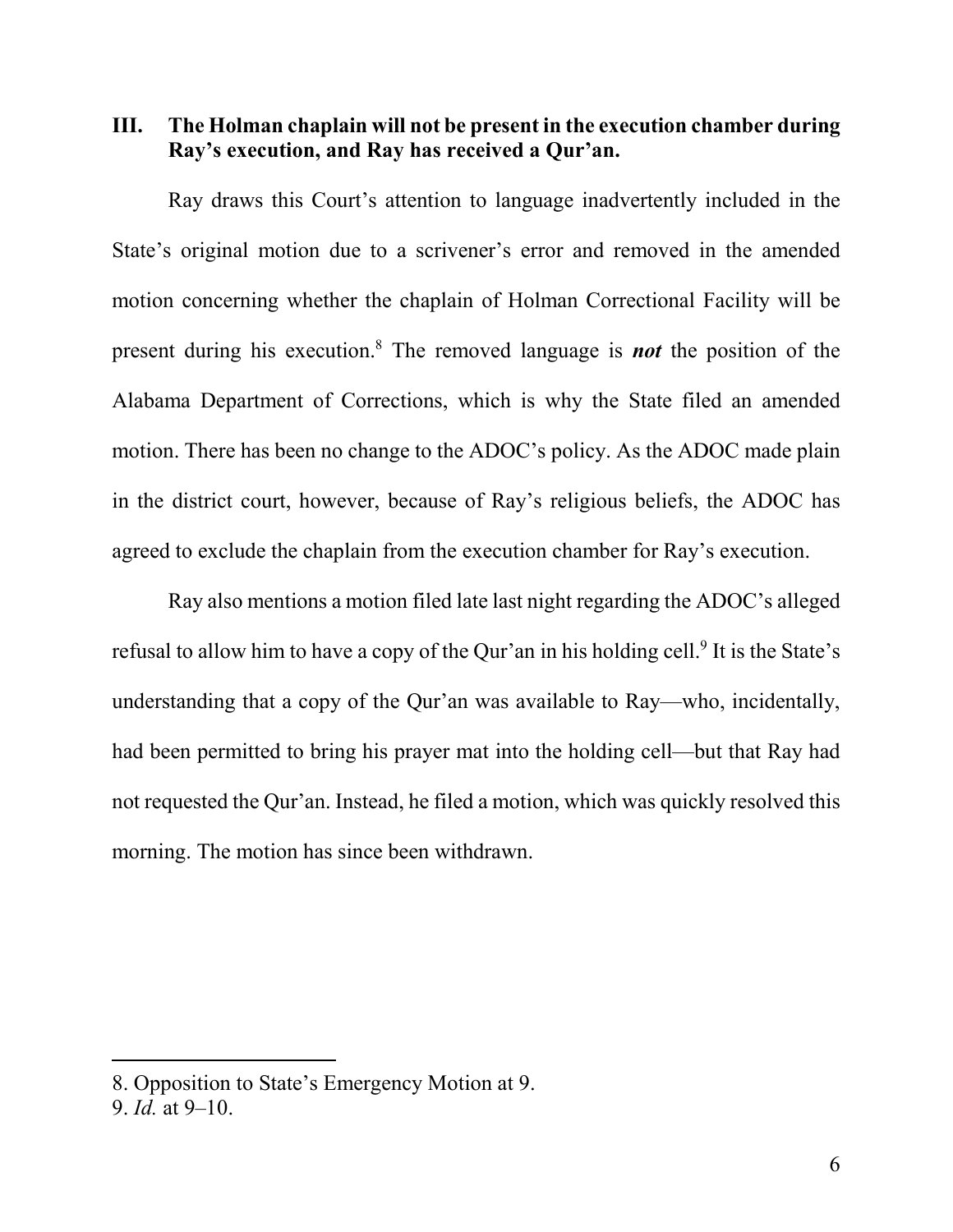# **CONCLUSION**

The State respectfully requests that this Honorable Court vacate the stay of execution.

Respectfully submitted,

 Steve Marshall *Alabama Attorney General* 

# *s/Richard D. Anderson*

 Richard D. Anderson *Assistant Attorney General*